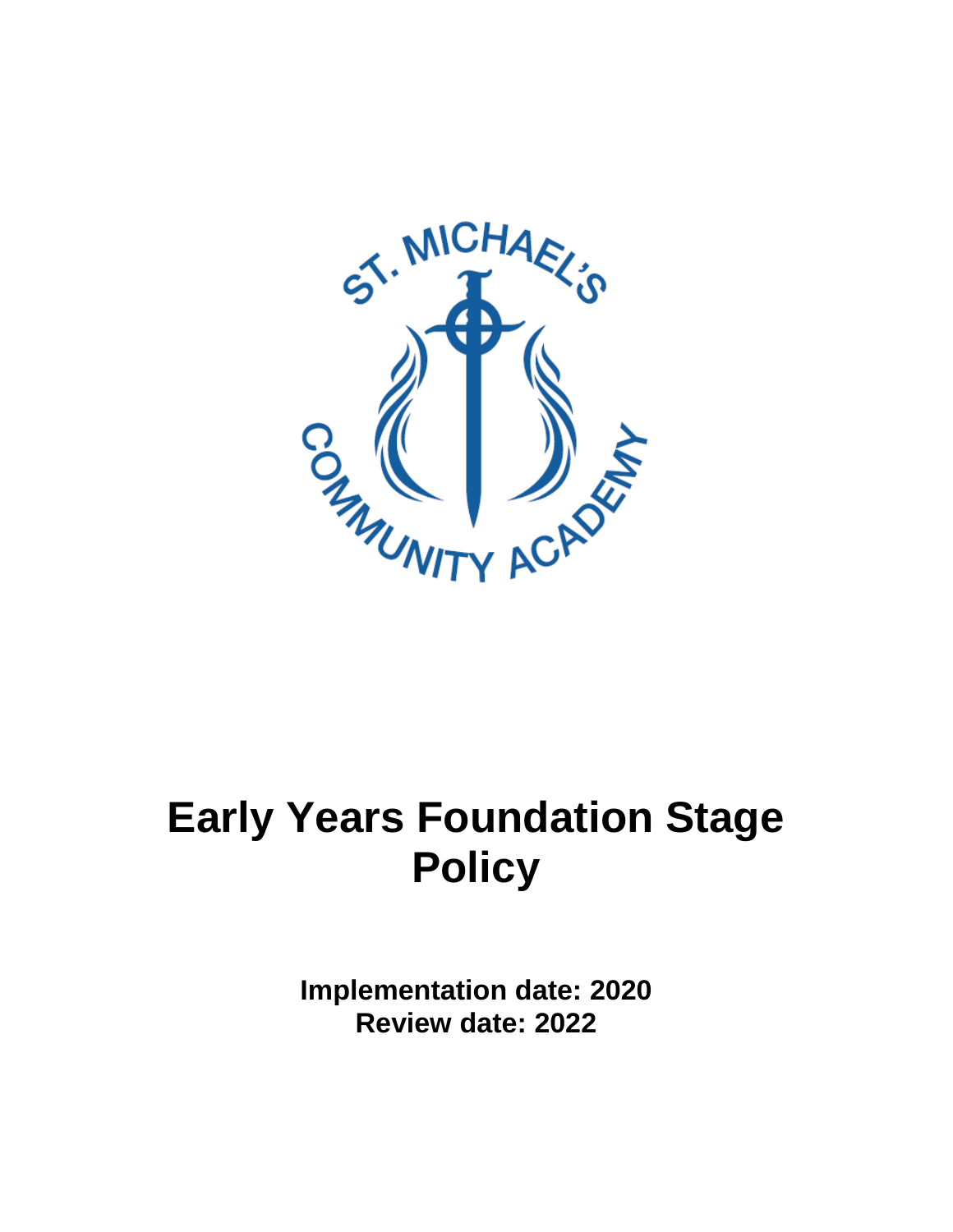# **Early Years Foundation Stage Policy**

At St Michael's Community Academy we aim to develop the potential of every child within a safe, happy, caring and supportive environment which promotes an ethos of inclusion and entitlement for all.

*"Every child deserves the best possible start in life and the support that enables them to fulfil their potential. Children develop quickly in the early years and a child's experiences between birth and age five have a major impact on their future life chances. A secure, safe and happy childhood is important in its own right. Good parenting and high quality early learning together provide the foundation children need to make the most of their abilities and talents as they grow up."* Early Years Statutory Framework, 2012

The Early Years Foundation Stage (EYFS) applies to children from birth to the end of the Reception year.

The EYFS is based upon four principles:

- A Unique Child
- Positive Relationships
- Enabling Environments
- Learning and Development

## **A Unique Child**

At St Michael's Community Academy we recognise that every child is a competent learner who can be resilient, capable, confident and self assured. We recognise that children develop in individual ways, at varying rates. Children's attitudes and dispositions to learning are influenced by feedback from others; we use praise and encouragement, as well as Celebration assemblies and rewards, such as bubbles, stickers and verbal praise to encourage children to develop a positive attitude to learning. In addition to the aforementioned, children are rewarded with Dojo points which build up over time.

#### *Inclusion*

We value the diversity of individuals within the school and do not discriminate against any child. All children at St Michael's Community Academy are treated fairly regardless of race, religion or abilities. All children and their families are valued within our school. In our school we believe that all our children matter. We give our children every opportunity to achieve their best. We do this by taking account of our children's range of life experiences and interests when planning for their learning.

In the EYFS we set realistic and challenging expectations that meet the needs of our children. We achieve this through:

 planning opportunities that build upon and extend children's knowledge, experience and interests, and develop their self-esteem and confidence;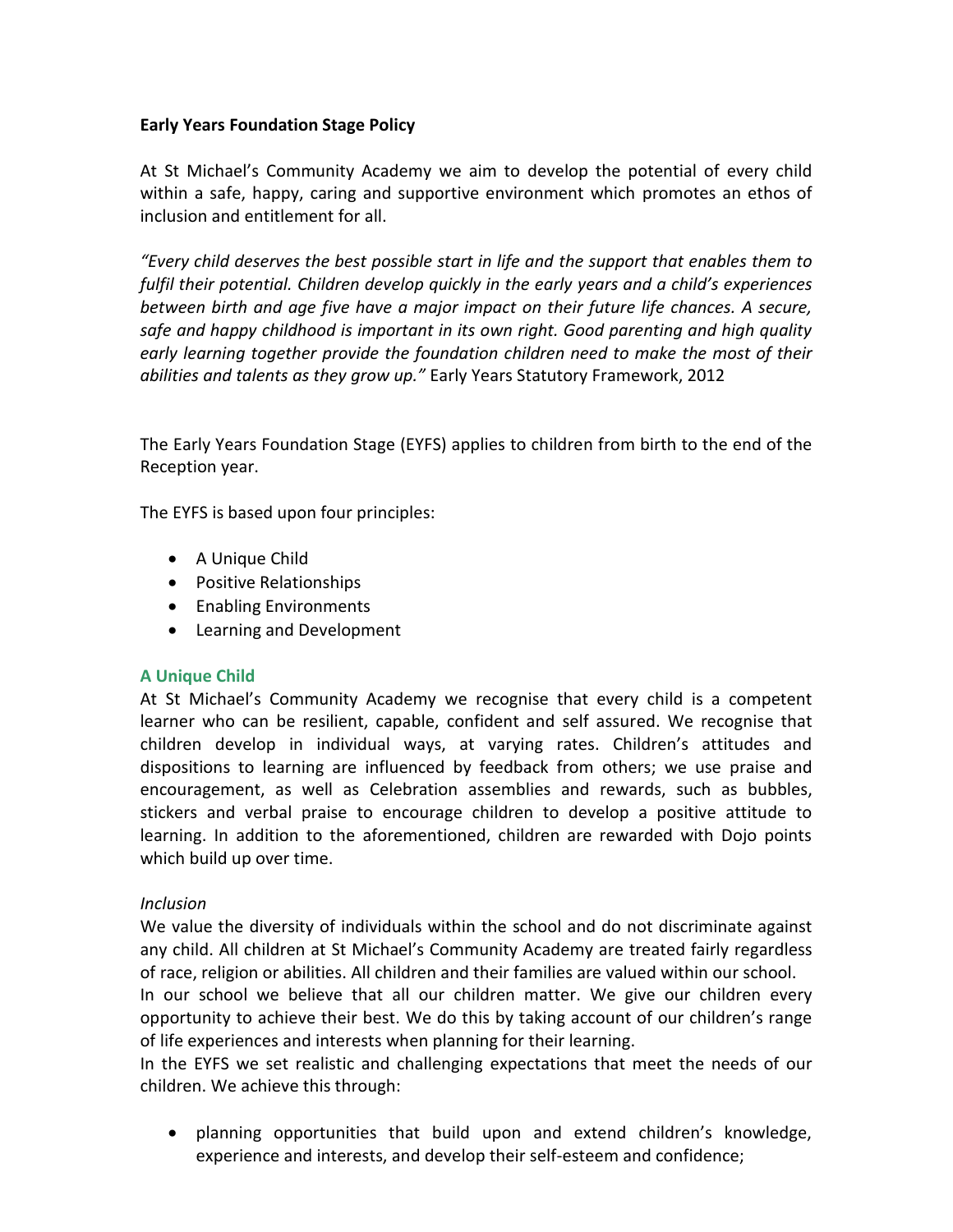- using a wide range of teaching strategies based on children's learning needs;
- providing a wide range of opportunities to motivate and support children and to help them to learn effectively;
- providing a safe and supportive learning environment in which the contribution of all children is valued;
- using resources which reflect diversity and are free from discrimination and stereotyping;
- planning challenging activities for children whose ability and understanding are in advance of their language and communication skills;
- monitoring children's progress and taking action to provide support as necessary;
- providing children with the opportunity to be involved in the planning process.

## *Welfare*

It is important to us that all children in the school are 'safe'. We aim to educate children on boundaries, rules and limits and to help them understand why they exist. We provide children with choices to help them develop this important life skill. Children should be allowed to take risks, but need to be taught how to recognise and avoid hazards. We aim to protect the physical and psychological well being of all children. (See Whole School Safeguarding Policy)

*"Children learn best when they are healthy, safe and secure, when their individual needs are met and when they have positive relationships with the adults caring for them."* Early Years Statutory Framework, 2012

At St Michael's Community Academy we understand that we are legally required to comply with certain welfare requirements as stated in the Statutory Framework for Early Years Foundation Stage 2012. We understand that we are required to:

- promote the welfare of children;
- promote good health, preventing the spread of infection and taking appropriate action when children are ill;
- manage behaviour effectively in a manner appropriate for the children's stage of development and individual needs;
- ensure all adults who look after the children or who have unsupervised access to them are suitable to do so;
- ensure that the premises, furniture and equipment is safe and suitable for purpose;
- ensure that every child receives enjoyable and challenging learning and development experiences tailored to meet their needs;
- maintain records, policies and procedures required for safe efficient management of the setting and to meet the needs of the children.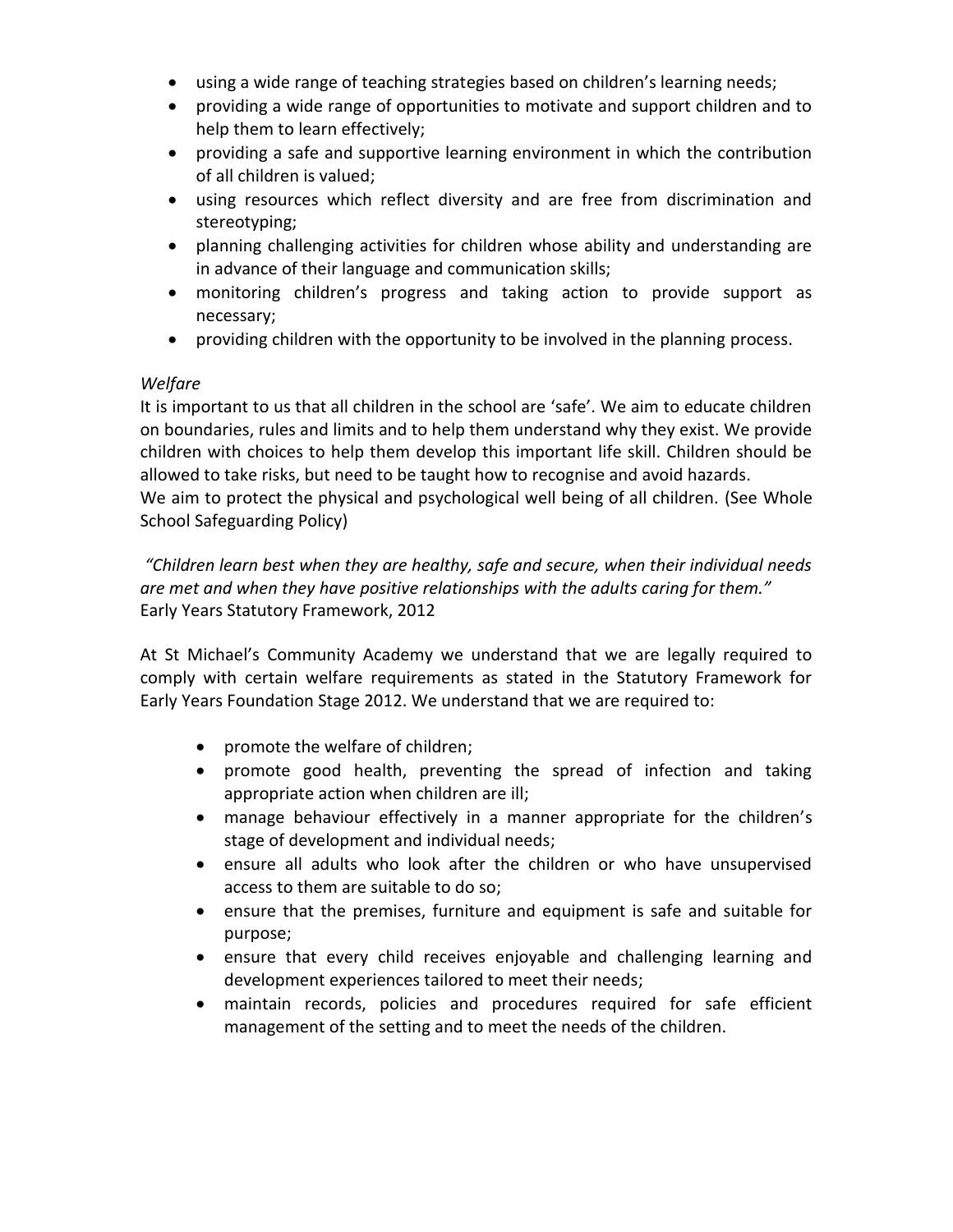#### **Positive Relationships**

At St Michael's Community Academy we recognise that children learn to be strong and independent from secure relationships. We aim to develop caring, respectful, professional relationships with the children and their families.

#### *Parents as Partners*

We recognise that parents are children's first and most enduring educators and we value being partners with them in their child's education through:

- talking to parents about their child before their child starts in our school;
- the EYFS team and Family Support Worker offer to visit children in their home setting prior to their starting school;
- the children have the opportunity to spend time with their EYFS team before starting school during 'Stay and Play' afternoons;
- inviting all parents to an induction meeting during the term before their child starts school;
- developing a range of activities throughout the year that encourage collaboration between child, school and parents e.g. Book Time sessions, Stay and Play sessions, Christmas Craft afternoon;
- ensuring parents/carers are informed about the curriculum and school life through regular newsletters and daily message boards;
- there is a formal meeting for parents each term at which the teacher and the parent discuss the child's progress. 'Celebrations of Achievement' are shared with parents and parents are invited to contribute to the book.
- Parents receive a report on their child's attainment and progress at the end of the Reception year;
- encouraging parents to talk to the child's teacher if there are any concerns.

All staff involved with the EYFS aim to develop good relationships with all children, interacting positively with them and taking time to listen to them. At our school the EYFS teachers acts as 'Key Person' to all children in Reception and in Nursery the teacher and support assistants fulfil this role. In the 2 year old provision, children are allocated a specific 'key worker'.

## Enabling Environments

At St Michael's Community Academy we recognise that the environment plays a key role in supporting and extending the children's development. This begins by observing the children and assessing their interests, development and learning, before planning challenging but achievable activities and experiences.

## *Observation, Assessment and Planning*

The planning within the EYFS consists of 'Long Term Learning Environment' area plans that reflect how the principles of the EYFS are put into practice. Short term planning starts with observing children in order to identify their achievements, interests and next steps for learning. These observations then lead the direction of the planning. The staff use the children's interests to plan for themes. This fostering of the children's interests develops a high level of motivation and engagement.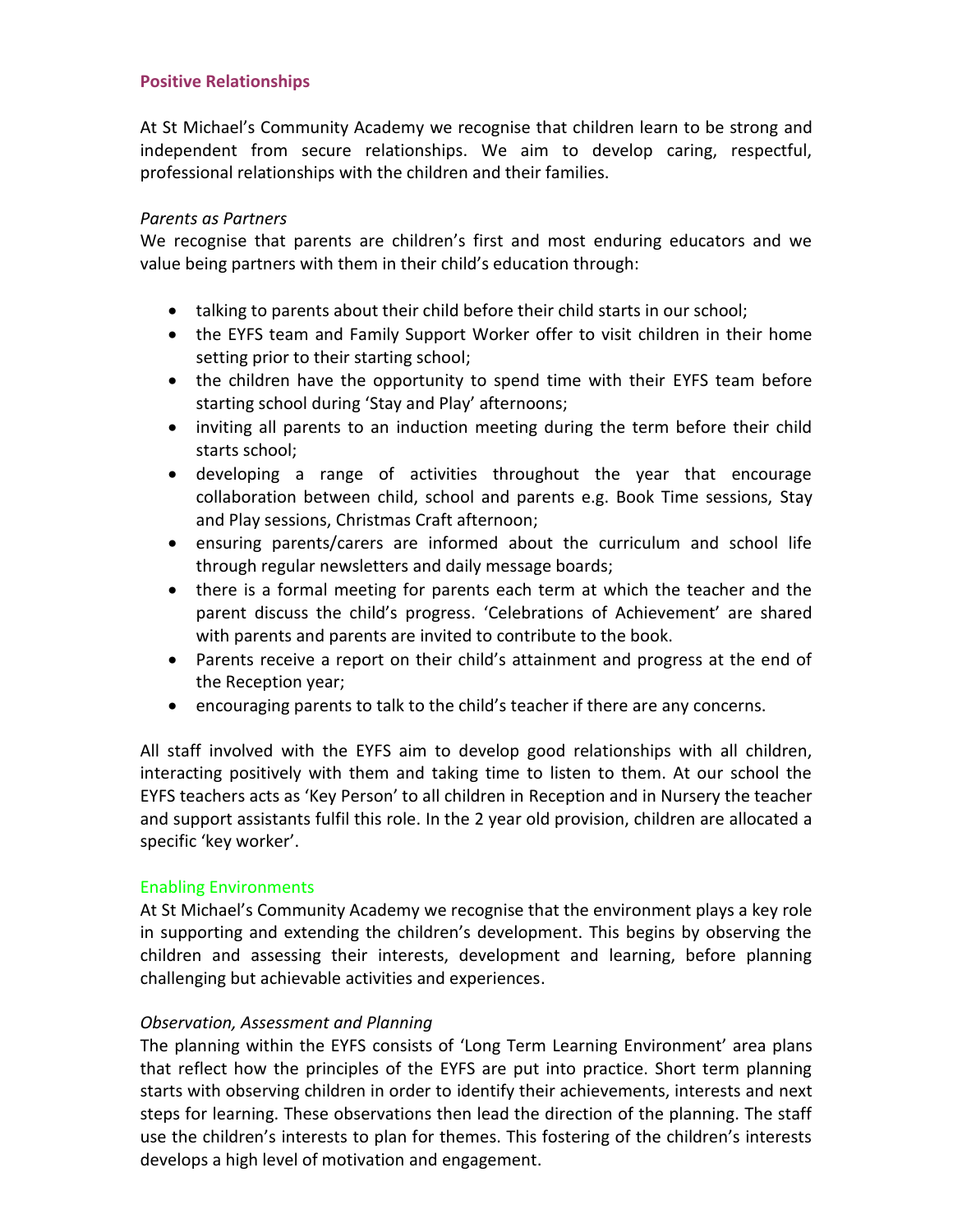The planning objectives within the EYFS are taken from the 'Development Matters' framework. We make regular assessments of children's learning and we use this information to ensure that future planning reflects identified needs. Assessment in the Early Years Foundation Stage takes the form of both formal and informal observations. In the 2 year old setting, evidence is collated in a Personal Learning Journey Book. Photographs, post-it notes, wow pieces of work are displayed in individual books. Observations in Reception and Nursery are recorded electronically on Learning Book. Evidence is gathered and referenced to areas of learning. Learning Book also gives parents the visibility they need to support their child's education beyond the classroom. By seeing what their child does, how they learn and what they do day-to-day, partnerships with parents are made stronger. Making comments and contributing observations from home improves and strengthens engagement. At the end of their Reception year the children's progress is recorded on to the Early Years Foundation Stage Profile. Each child's level of development is recorded against the all 17 Early Learning Goals.

## *The Learning Environment*

All EYFS classrooms are organised to allow children to explore and learn securely and safely. There are areas where the children can be active, be quiet and rest. The rooms are set up in learning areas, where children are able to find and locate equipment and resources independently. The EYFS has its own enclosed outdoor area. The free flow between inside and the outside has a positive effect on the children's development. Being outdoors offers opportunities for doing things in different ways and on different scales than when indoors. It offers the children opportunities to explore, use their senses and be physically active and exuberant.

#### Learning and Development

At St Michael's Community Academy we recognise that children learn and develop in different ways and at different rates. There are seven areas of learning and development that must shape educational provision in early year's settings. All areas of learning and development are important and inter-connected and are embedded in our Continuous Provision.

Three areas are particularly crucial for igniting children's curiosity and enthusiasm for learning, and for building their capacity to learn, form relationships and thrive.

Prime Areas:

- Personal, Social and Emotional Development
- Communication and Language
- Physical Development

Staff will also support children in four specific areas, through which the three prime areas are strengthened and applied. Specific Areas:

- Literacy
- Mathematics